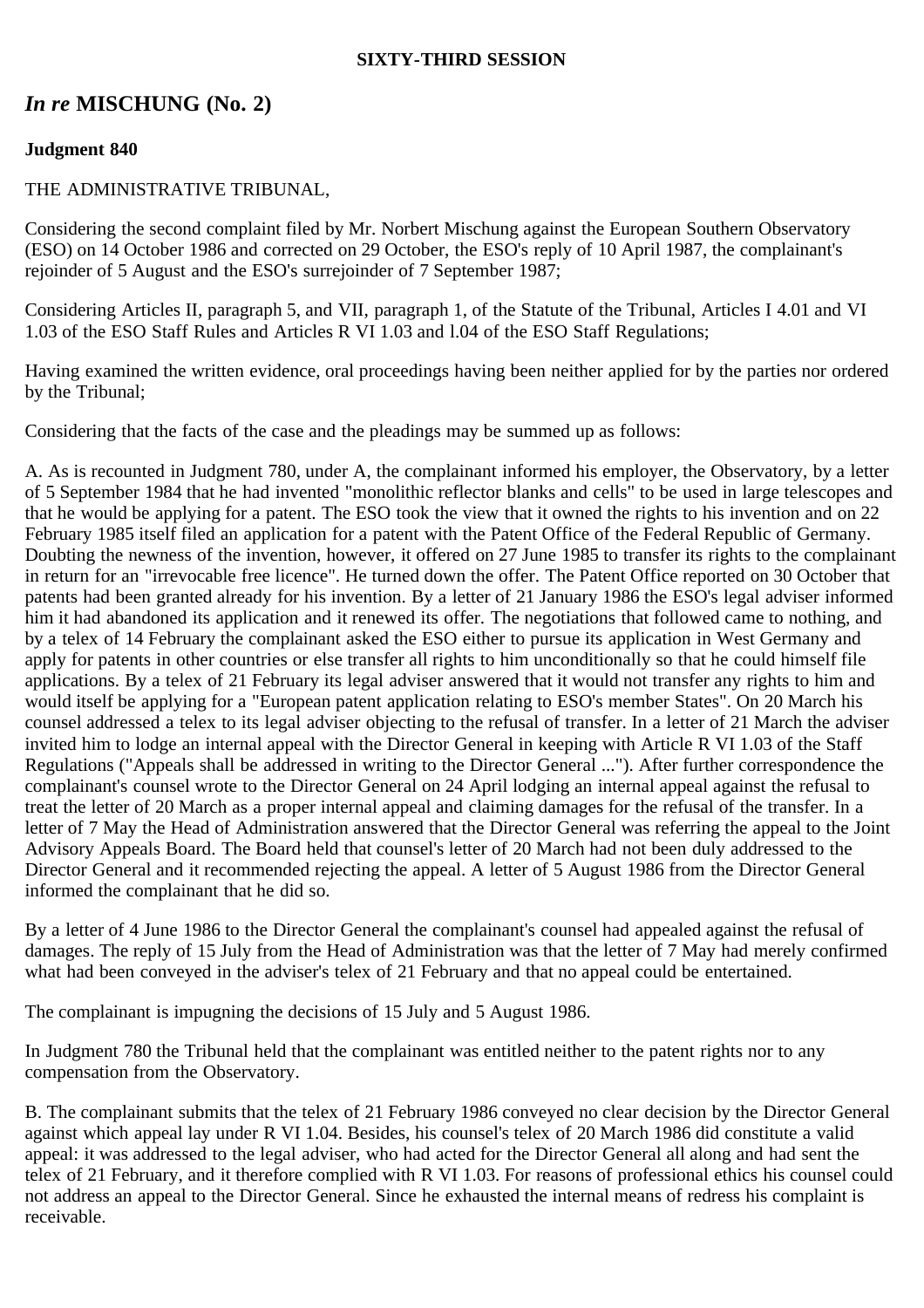As to the merits, he submits that he should have full rights in his own invention.

He invites the Tribunal (l) to declare receivable his appeal against the "decision not to file a patent application in other countries than ESO's member States concerning [his] invention, based on the German patent application" and (2) to hold that the ESO ought to have transferred "unconditionally and in due time to [him] the vested rights relating to the invention ... for those countries in which ESO did not want to file patent applications". He claims (3) damages and costs.

C. In its reply the ESO submits that claims (l) and (2) are irreceivable because the complainant failed to exhaust the internal means of redress. Articles VI 1.03 of the Staff Rules and R VI 1.03 of the Staff Regulations say that appeals shall be made and addressed to the Director General, and Article R VI 1.04 of the Regulations sets a time limit of thirty days. The challengeable decision was the telex of 21 February 1986 and, not being addressed to the Director General, counsel's telex of 20 March was not a proper appeal.

Claim (3) is also irreceivable because again he failed to appeal within the thirty days against the refusal of damages implied in the telex of 21 February 1986.

Claims (l), (2) and (3) are, besides, devoid of merit. As the Tribunal held in Judgment 780, the ESO has full property in the invention.

That being so, the claim to costs too should fail.

D. In his rejoinder the complainant submits that he has suffered injustice in being denied rights which as an employee-

inventor he would have been guaranteed in any of the ESO's member States. Moreover, its internal appeal body is not independent.

The ESO's objections to receivability are technical: the formal requirements for lodging an internal appeal should not serve as traps to catch the unwitting official. As to claim (3), no refusal of damages may be read into the telex of 21 February.

Turning to the merits, the complainant submits that the ESO may not assert rights to an employee's invention in countries other than its own member States. It has acted arbitrarily by releasing the complainant's invention in nonmember States without allowing him to protect his rights there.

E. In its surrejoinder the ESO enlarges on its pleas on receivability and on the merits. It observes that the rejoinder dwells on considerations of equity and that there was no breach of his contract or of the Staff Rules and Regulations and no abuse by the Director General of his authority in setting the terms of a possible settlement of the dispute. Judgment 780 recognised that the ESO's rights to the invention hold good outside member countries. The meaning of the telex of 21 February 1986 is beyond doubt.

## CONSIDERATIONS:

1. The complainant joined the staff of the ESO on 1 November 1981 as senior engineer on a project involving the maintenance of a large telescope at La Silla, in Chile. During the course of his official duties he claimed invention of a cost-saving method of fabricating large high-precision monolithic mirror blanks for telescopes and other equipment. Under the provisions of Article I 4.01 of the ESO Staff Rules all rights, including patent rights arising from the invention, shall be vested in the Organisation at its request.

In March 1985, after an exchange of letters between the Organisation and the complainant's lawyer, the complainant appealed to the Joint Advisory Appeals Board against the refusal by the Organisation to acknowledge that he was entitled to adequate compensation. The Board rejected his appeal and he filed his first case with the Tribunal. In Judgment 780 the Tribunal held that the ESO is entitled to use the invention of the complainant, its employee, and to use it outside member countries, and that the complainant is not entitled to any patent rights in his invention nor to any compensation.

In his present complaint the complainant impugns, first, the Director General's decision of 5 August 1986 that the complainant's appeal filed on 24 April 1986 was out of time and therefore irreceivable and, secondly, a decision by